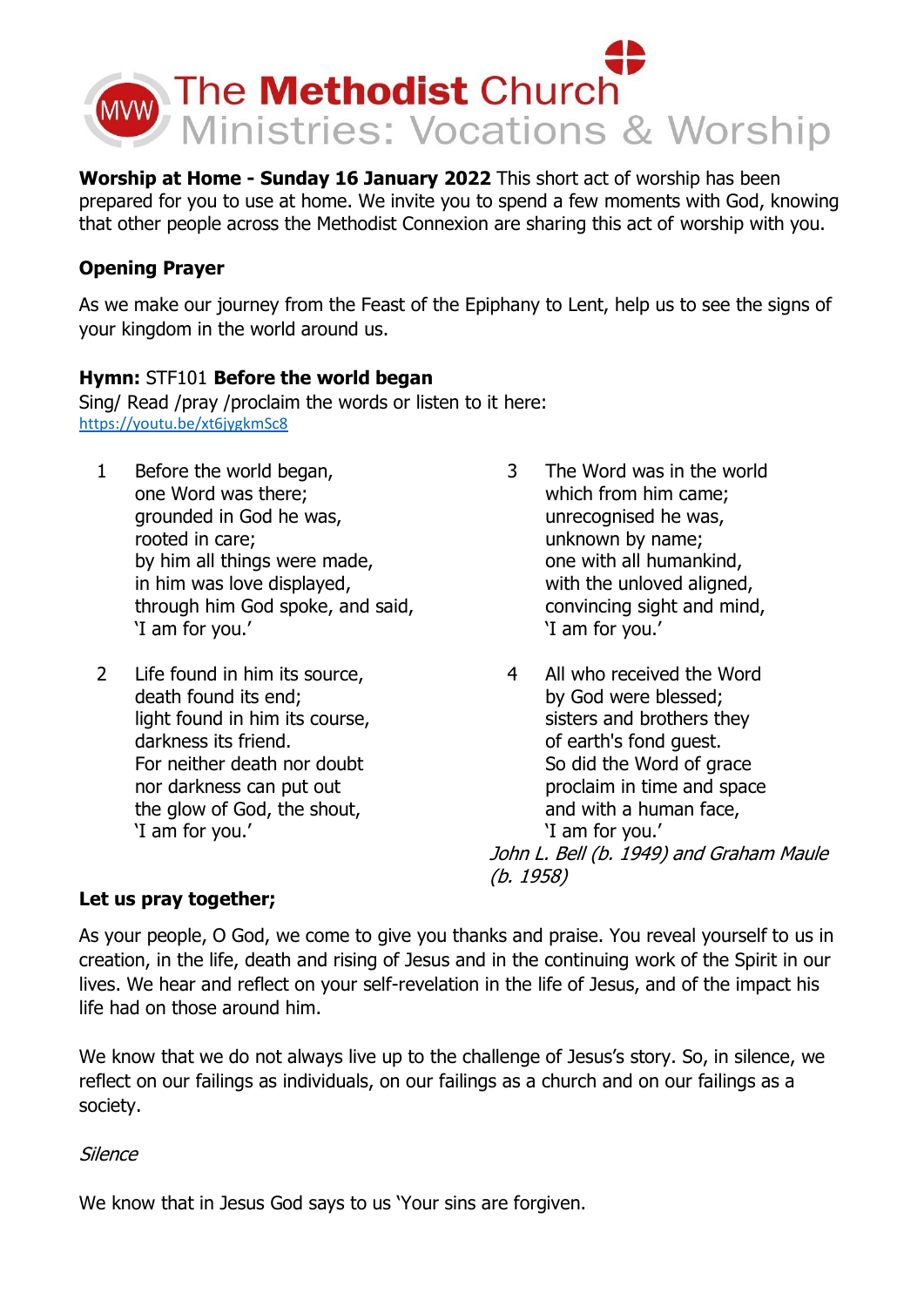Living God, in Christ you make all things new. Transform the poverty of our nature by the riches of your grace, and in the renewal of our lives make known your heavenly glory; through Jesus Christ our Lord. **Amen.** (MWB collect for the day)

# **Today 's Reading from the Old Testament** Isaiah 62.1-5

The Vindication and Salvation of Zion 62For Zion's sake I will not keep silent, and for Jerusalem's sake I will not rest, until her vindication shines out like the dawn, and her salvation like a burning torch. <sup>2</sup> The nations shall see your vindication, and all the kings your glory; and you shall be called by a new name that the mouth of the Lord will give.  $3$  You shall be a crown of beauty in the hand of the Lord, and a royal diadem in the hand of your God. <sup>4</sup> You shall no more be termed Forsaken, and your land shall no more be termed Desolate; but you shall be called My Delight Is in Her, and your land Married; for the Lord delights in you, and your land shall be married.  $5$  For as a young man marries a young woman, so shall your builder marry you, and as the bridegroom rejoices over the bride,

so shall your God rejoice over you.

## **Today 's Gospel Reading:** John 2.1-11

#### The Wedding at Cana

2On the third day there was a wedding in Cana of Galilee, and the mother of Jesus was there. <sup>2</sup> Jesus and his disciples had also been invited to the wedding.  $3$ When the wine gave out, the mother of Jesus said to him, 'They have no wine.' <sup>4</sup>And Jesus said to her, 'Woman, what concern is that to you and to me? My hour has not yet come.' <sup>5</sup>His mother said to the servants, 'Do whatever he tells you.' <sup>6</sup>Now standing there were six stone water-jars for the Jewish rites of purification, each holding twenty or thirty gallons. <sup>7</sup> Jesus said to them, `Fill the jars with water.' And they filled them up to the brim.  $8$ He said to them, 'Now draw some out, and take it to the chief steward.' So they took it. <sup>9</sup>When the steward tasted the water that had become wine, and did not know where it came from (though the servants who had drawn the water knew), the steward called the bridegroom  $10$  and said to him, 'Everyone serves the good wine first, and then the inferior wine after the guests have become drunk. But you have kept the good wine until now.' <sup>11</sup> Jesus did this, the first of his signs, in Cana of Galilee, and revealed his glory; and his disciples believed in him.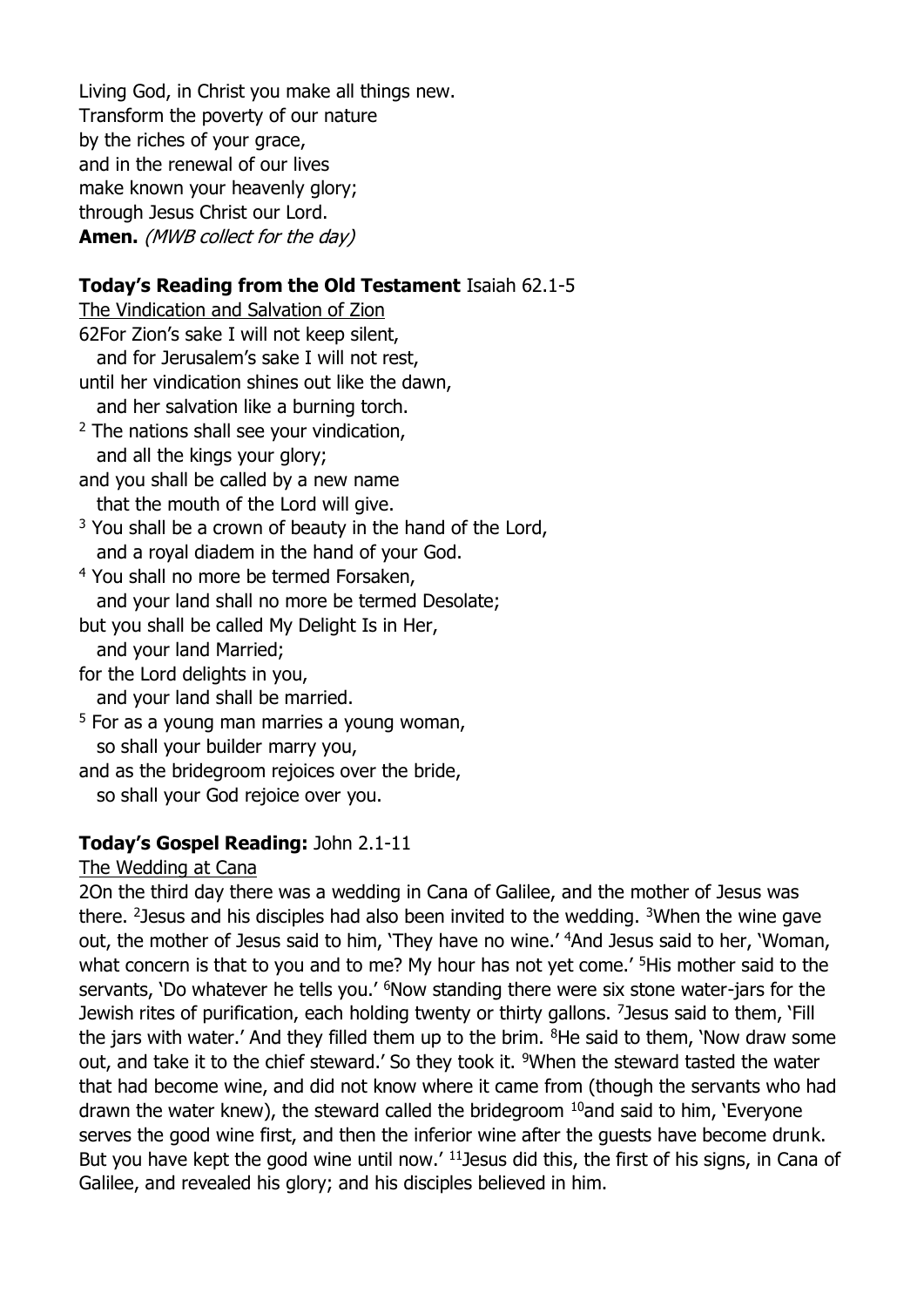#### **Time to Reflect**

In today's gospel reading Jesus and his disciples find time to join his mother for a celebratory event. When the crisis emerges, he is reluctant to help but the end result is, it seems, excellent wine. It is a sign (v11). It is striking that Jesus' first recorded 'sign' in John's gospel is about domestic embarrassment, when others are typically about lifechanging conditions (think of Bartimaeus or Lazarus).

This is a story about the way God is revealed in Jesus, a central theme of the Sundays after Epiphany. Here, and elsewhere, a feature of God's self-revelation in Jesus seems to be exuberant generosity.

Perhaps the messages for us include the notion that it is not for us to judge what God can or should do for us. God is not bound by what we think is proper, or for that matter by what we think is fair. We do not and cannot control God. God's good gifts are sometimes unexpected and beyond our comprehension.

Another message could be about responding in the moment to the need we can see. That certainly seems to be what Jesus did at this wedding in Cana. Even though his hour had not yet come (v4), he responded to the host's need and to his mother's plea. What might be our response to God's unexpected generosity?

Take a time to sit quietly

## **A time of prayer**

Let us pray for the church and the world.

For the church around the world in uncertain times. With the Methodist Prayer Handbook on day 16 especially for the Church of Bangladesh, the Church of Pakistan, and the Methodist Church in Sri Lanka and for the Methodist Church in Ireland. For the congregations we know. That all our words and actions may accord with God's will for us and for all people.

For the world, for all in positions of power and influence, .

That they may strive for justice and for peace. For our own country and neighbourhood.

For those in need, for those fleeing conflict, for prisoners, for those who are sick or awaiting diagnosis or treatment. For those known to us, .

Draw near to all in need with your saving love and bring healing and hope.

For ourselves that we may follow the example of all your saints and of those who brought us to faith. .

Bring us with them into the fullness of your eternal joy.

## **The Lord's Prayer**

hallowed be your Name, hallowed be thy name; your kingdom come; thy kingdom come; your will be done; thy will be done;

## **Modern Form Traditional Form**

Our Father in heaven, Our Father, who art in heaven on earth as in heaven. on earth as it is in heaven.